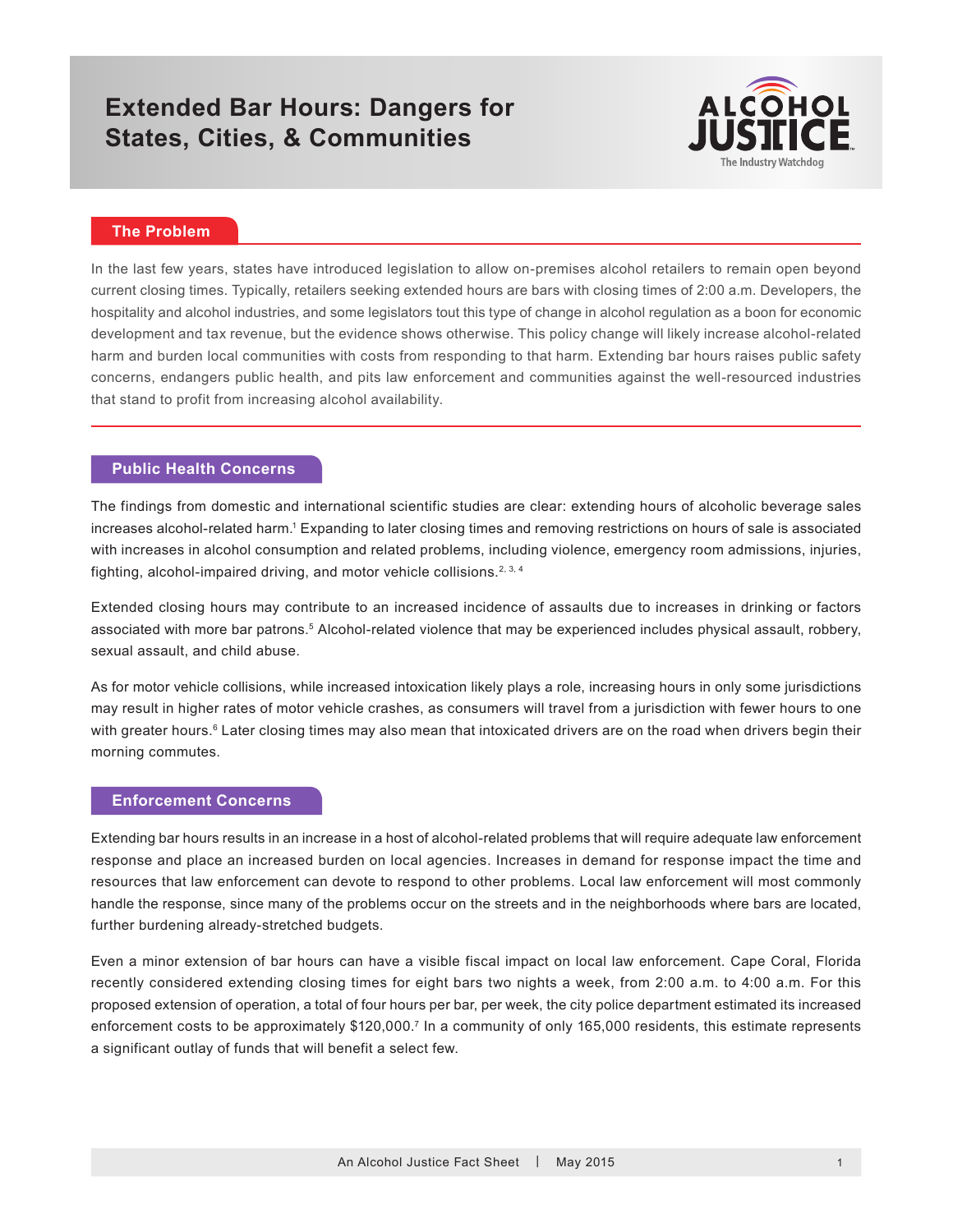#### **Community Concerns**

Later closing times will negatively impact local finances and residents' quality of life. Later closing times for bars results in communities bearing the burden of increased costs to local government. Increased needs for law enforcement will be accompanied by increased demand for safety personnel responding to alcohol-related problems. While later closing times may result in increased business for the bars, much of the tax revenue generated will flow to the state. Moreover, any increased license fees that may be imposed on on-premises retailers seeking to remain open will likely not offset these increased costs. In states where expanded bar hours have been proposed, findings made as part of the legislative process have repeatedly found that local communities would not experience a positive fiscal impact.

Extending hours will have a negative impact on residents' quality of life due to increased traffic, noise, litter, graffiti, and public urination. While extended hours may stagger when patrons leave a bar, it also provides all bar patrons more time to consume alcohol. Extended bar hours mean communities will face bar patrons that are more heavily intoxicated for an even wider range of time. For residents, especially those located near on-premises retailers, this will only further negatively impact their quality of life.

# **Political Concerns**

Big players, including the hospitality industry, late-night / downtown coalitions, the alcohol industry, and individual politicians, stand to gain from extending bar hours. While all of these interests are likely to benefit either directly (e.g. profits, taxes) or indirectly (e.g. political contributions) from increased alcohol sales, benefits are far-removed from residents, families, and youth in local communities.

Across the country, lobbyists representing those that profit from the sale of alcohol push state legislators to loosen the laws restricting the hour of sales for on-premises retailers. Often these interest groups come from outside the state, fronted by local businesses. Their message remains focused on promises of vibrant nightlife (tax revenue, jobs, revitalization), not the problems resulting from the extended hours and more available alcohol. However, local communities can successfully oppose these empty promises when armed with data showing the true impact of increased alcohol availability and extended hours.

#### **State Legislation**

Described below are examples of bills proposed by state legislatures seeking to extend operating hours for on-premises alcohol retailers beyond existing closing times.

#### **MASSACHUSETTS SENATE BILL 161 AND HOUSE BILL 161 (2015)**

SB 161 and HB 161 both propose permitting the extending of hours that alcohol may be sold by on-premises licensees. Presently, alcohol cannot be sold by on-premises licensees between the hours of 2:00 a.m. and 8:00 a.m. The proposed change would allow the local governing body in a city or town that is serviced by the Massachusetts Bay Transportation Authority (MBTA) to choose to extend hours of operation beyond 2:00 a.m. for on-premises licensees. Given the reach of the MBTA in the greater Boston area, it is unclear how many communities this legislative change could impact.

### **MICHIGAN SENATE BILL 48 (2015) AND SENATE BILL 247 (2014)**

SB 48 (2015) seeks to extend bar hours and entirely mirrors SB 247, a 2014 bill that failed to pass. SB 247 would have allowed extension of business hours for on-premises retailers in a central business district to sell alcohol from 2:00 a.m. to 4:00 a.m. Retailers would have been required to receive an extended hours permit. The Senate fiscal analysis for SB 247 could not conclude the extension of hours would have a positive fiscal impact for local government, despite 85% of the \$10,000 extended permit fees dedicated to local enforcement efforts. On this point the bill summary stated: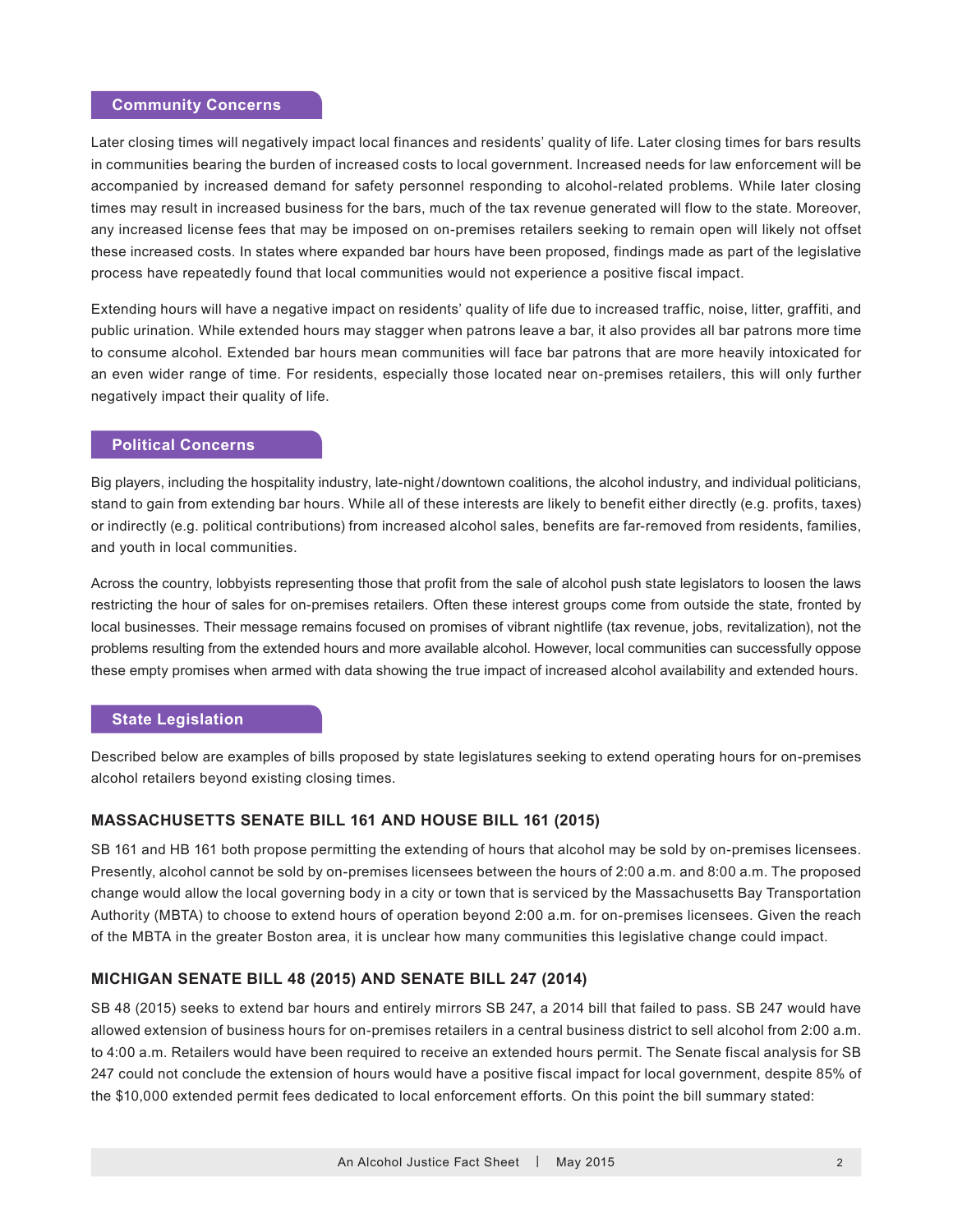The proposed Extended Hours Permit Fund would receive all revenue from the \$10,000 annual extended hours permit fees. The Fund would be distributed such that…local police departments would receive \$8,500… This revenue would be offset to an extent by the probable need for increased police presence between 2:00 a.m. and 4:00 a.m. in the areas where extended hours permit holders would be located. It is unknown whether the additional revenue from permits would exceed the cost of additional police presence, so the fiscal impact on local governments is indeterminate.

# **CALIFORNIA SENATE BILL 635 (2013)**

In 2013, the California legislature considered and failed to pass a bill seeking to extend bar hours. SB 635 would have permitted the Department of Alcoholic Beverage Control to authorize on-premises licenses to extend closing time from 2:00 a.m. until 4:00 a.m. The bill required that local government develop plans and make specific findings before the on-premises retailers could apply and receive extended hours.

The analysis of SB 635 by the California Senate succinctly describes who truly stands to benefit from extending bar hours. It reads in part:

**Arguments in Support:** …Proponents contend that SB 635 would enable certain California cities to compete with other world-class cities in attracting tourists, conventions and conferences from around the world. Additionally, proponents emphasize that social and nightlife venues are an economic driver in many communities and they reference the fact that the State's food service and entertainment industry generates billions of dollars in consumer spending and employs well over a million workers making these sectors an indisputable driving force in the State's economy.

**Arguments in Opposition:** Opponents raise numerous health and safety concerns and believe SB 635 will lead to: unintended consequences, quality of life deterioration for adjacent neighborhoods, drinkers driving from areas where bars close earlier to bars with later last calls, late night drinkers sharing the road with early morning commuters, increased DUI accidents and fatalities, and limited budgets and personnel to deal effectively with the extra service calls. Also, opponents cite evidence that shows that two more hours of alcohol sales will nearly double alcohol-related violence, crime, police calls, emergency visits, etc....

#### **COLORADO HOUSE BILL 1132 (2014)**

In 2014, the Colorado legislature considered and failed to pass HB 1132. The bill would have permitted a local governing body to determine the hours that alcohol could be served for on-premises consumption. While a local government could shorten the hours, it also meant that they could extend service past 2:00 a.m. to 4:30 a.m. The Colorado Legislative Council fiscal note on the local impact found that:

Local liquor enforcement costs could decrease if a jurisdiction reduces hours, or increase if a jurisdiction extends allowable hours of operation. Costs and savings under the bill depend on a local government choosing to set specific hours for alcohol sales.

# **Bottom Line**

While state proposals to extend hours for on-premises licensees may be worded to leave the decision to individual cities, such a choice is a false one. Extending bar hours will result in increased alcohol-related harm and more expenses to local government, the transportation system, and regional or state highway patrol, with the ultimate burden falling on the communities where hours are expanded. Instead, policymakers should continue to maintain existing limits on hours of alcohol sales.